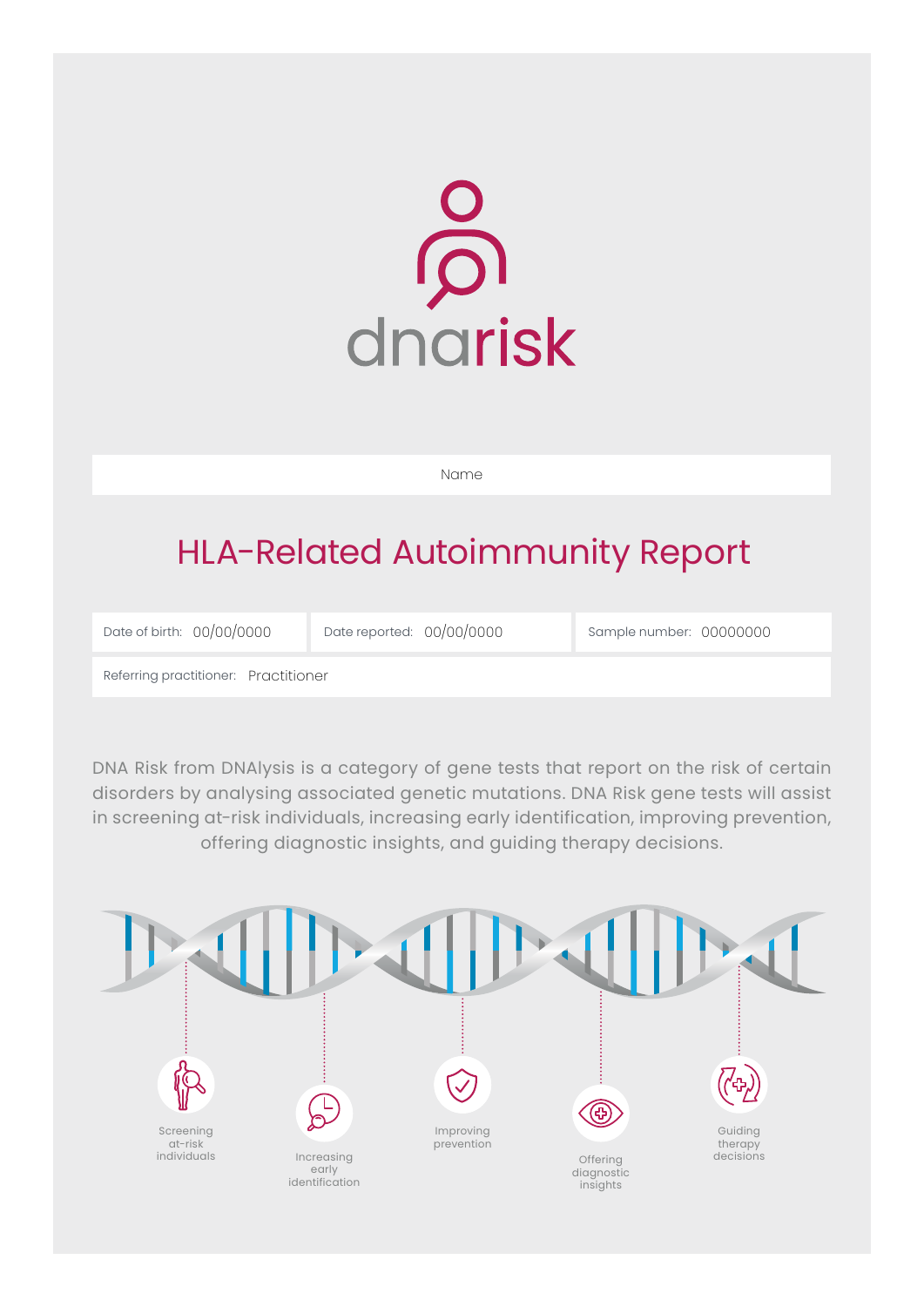## Autoimmune Diseases and Genetics

Autoimmune diseases occur when the immune system fails to distinguish self from non-self, resulting in a breach of tolerance. This heterogenous group of diseases share common genetic risk factors and several pathophysiological mechanisms, resulting in overlapping clinical manifestations which target specific organs or multiple organ systems, causing inflammation and tissue damage.

Various genetic and environmental factors have been found to contribute to autoimmune disorders. In almost all patients presenting with an autoimmune disease, the prevalence is increased in first-degree relatives and is even higher in monozygotic twins. While an array of genes, involved in both the innate and adaptive immune response, have been linked to various autoimmune diseases, one of the strongest associations has been with the Major Histocompatibility Complex (MHC) region.

The gene products of the MHC are termed Human Leukocyte Antigens (HLAs) and these play a pivotal role in the antigen presentation of self and non-self peptides and the regulation of innate and adaptive immune responses. HLA profiles can influence autoimmunity risk or protection, by either binding pathogenic- or self-peptides more or less efficiently, resulting in the loss of tolerance.

Various environmental factors, such as smoking, vitamin D deficiency and infections, have been implicated in the development of autoimmunity in genetically susceptible individuals.

# DNA Risk: HLA-Related Autoimmunity

DNA Risk: HLA-Related Autoimmunity looks at gene variants related to common autoimmune diseases and provides healthcare practitioners 'diagnostic insight' for patients already suffering from an autoimmune disorder, or who are identified as at-risk due to a family history of disease and exposure to environmental risk factors. This test analyses thousands of gene variants within the MHC and HLA gene region to report on HLA types, specific to HLA class I (HLA-A, -B, -C), and HLA class II (HLA-DPA1, -DPB1, -DOA1, -DQB1, -DRB1, -DRB3, -DRB4, and -DRB5) loci, and MHC related gene variants associated with common autoimmune diseases.

#### **THE AUTOIMMUNE DISEASES DISCUSSED IN THIS REPORT INCLUDE:**

• Alopecia areata (AA)

- Ankylosing spondylitis (AS)
- Coeliac disease (CD)
- Graves' disease (GD)
- Hashimoto thyroiditis (HT)
- Idiopathic membranous nephropathy (IMN)
- IgA nephropathy (IgAN)
- Lyme borreliosis
- Multiple sclerosis (MS)
- Rheumatoid arthritis (RA)
- Systemic lupus erythematosus (SLE)

• Vitiligo

The report provides insights into environmental contributors and highlights the HLA alleles (listed in descending order of associated risk) and MHC related gene variants associated with the disorder based on the available literature.

<sup>\*</sup> A known probabilistic algorithm is used to assign each of the HLA alleles. The probability score is the probability that the corresponding call is correct. A threshold combined probability score of 0.7 is used.

<sup>\*</sup> HLA risk alleles are described according to the published literature, where certain risk alleles are reported in specific population groups. Detail on population-specific HLA risk alleles can be viewed in the 'HLA and Autoimmune Diseases' white paper.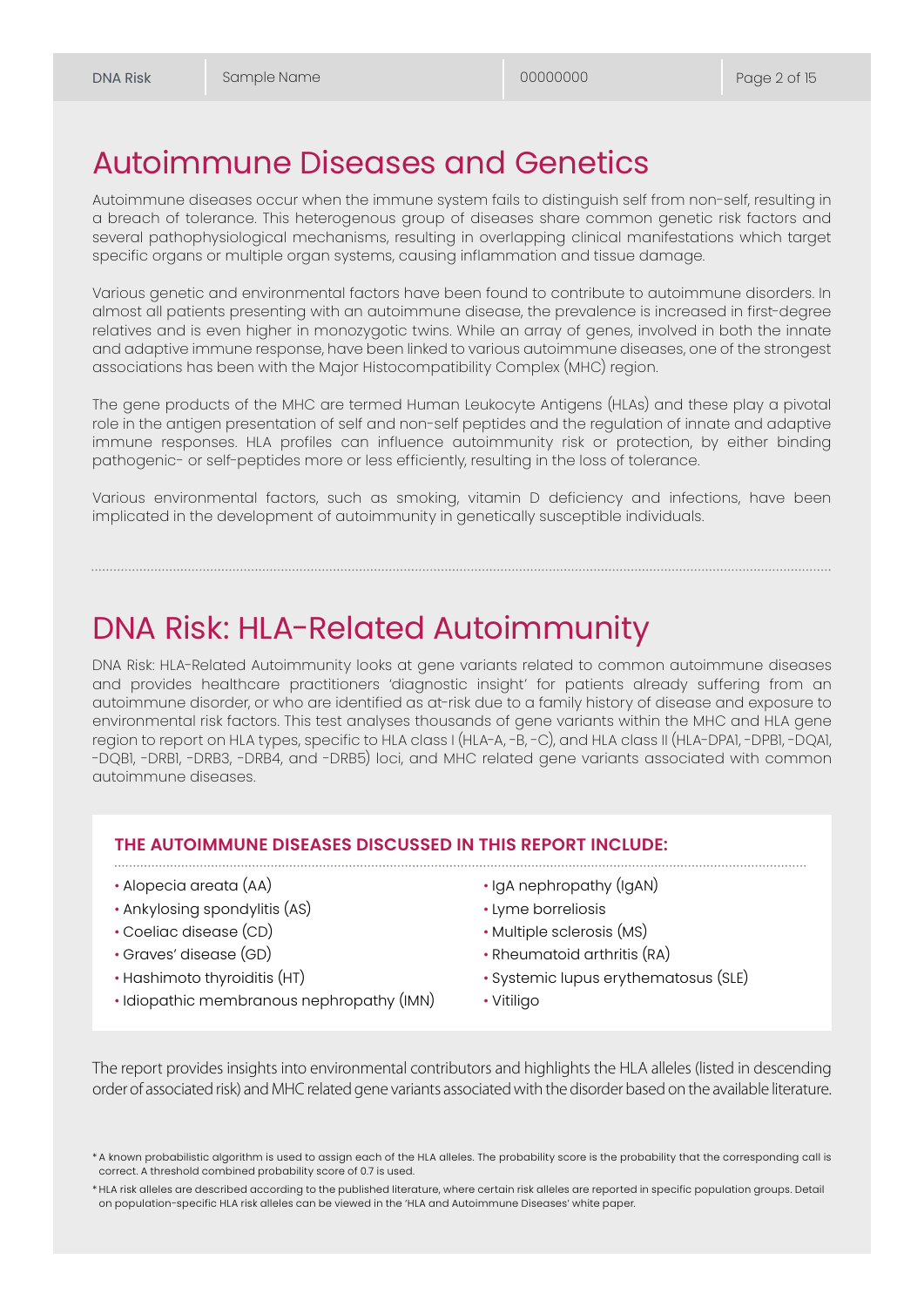# Genotype Results

|   | <b>HLA CLASS I</b> |       | <b>HLA CLASS II</b> |       |       |
|---|--------------------|-------|---------------------|-------|-------|
| A | 33:03              | 03:01 | <b>DPAI</b>         | 01:03 | 02:01 |
| B | 44:03              | 35:01 | DPB <sub>1</sub>    | 26:01 | 04:01 |
| C | 04:01              | 07:01 | <b>DQAI</b>         | 05:01 | 02:01 |
|   |                    |       | <b>DQBI</b>         | 02:01 | 02:02 |
|   |                    |       | <b>DRBI</b>         | 03:01 | 07:01 |
|   |                    |       | DRB3                | 99:01 | 02:02 |
|   |                    |       | DRB4                | 01:03 | 99:01 |
|   |                    |       | DRB <sub>5</sub>    | 99:01 | 99:01 |
|   |                    |       |                     |       |       |

No risk variant detected **C** Risk variant detected

### MHC and HLA SNPs associated with Idiopathic Membranous Nephropathy (IMN)

| <b>RS NUMBER</b> | <b>GENOTYPE</b> | <b>GENE IMPACT</b> |
|------------------|-----------------|--------------------|
| rs2187668        | CC              |                    |
| rs9275596        |                 |                    |
| rs2856717        | АA              | O                  |
| rs7763262        |                 | $\ddot{}$          |

### MHC and HLA SNPs associated with IgA Nephropathy (IgAN)

| <b>RS NUMBER</b> | <b>GENOTYPE</b> | <b>GENE IMPACT</b> |
|------------------|-----------------|--------------------|
| rs9275224        | AG              | O                  |
| rs2856717        | AA              |                    |
| rs9275596        | TT              | O                  |
| rs660895         | AA              |                    |
| rs7763262        | TT              |                    |
| rs1883414        | AA              |                    |
| rs2523946        | CC              | $\ddot{}$          |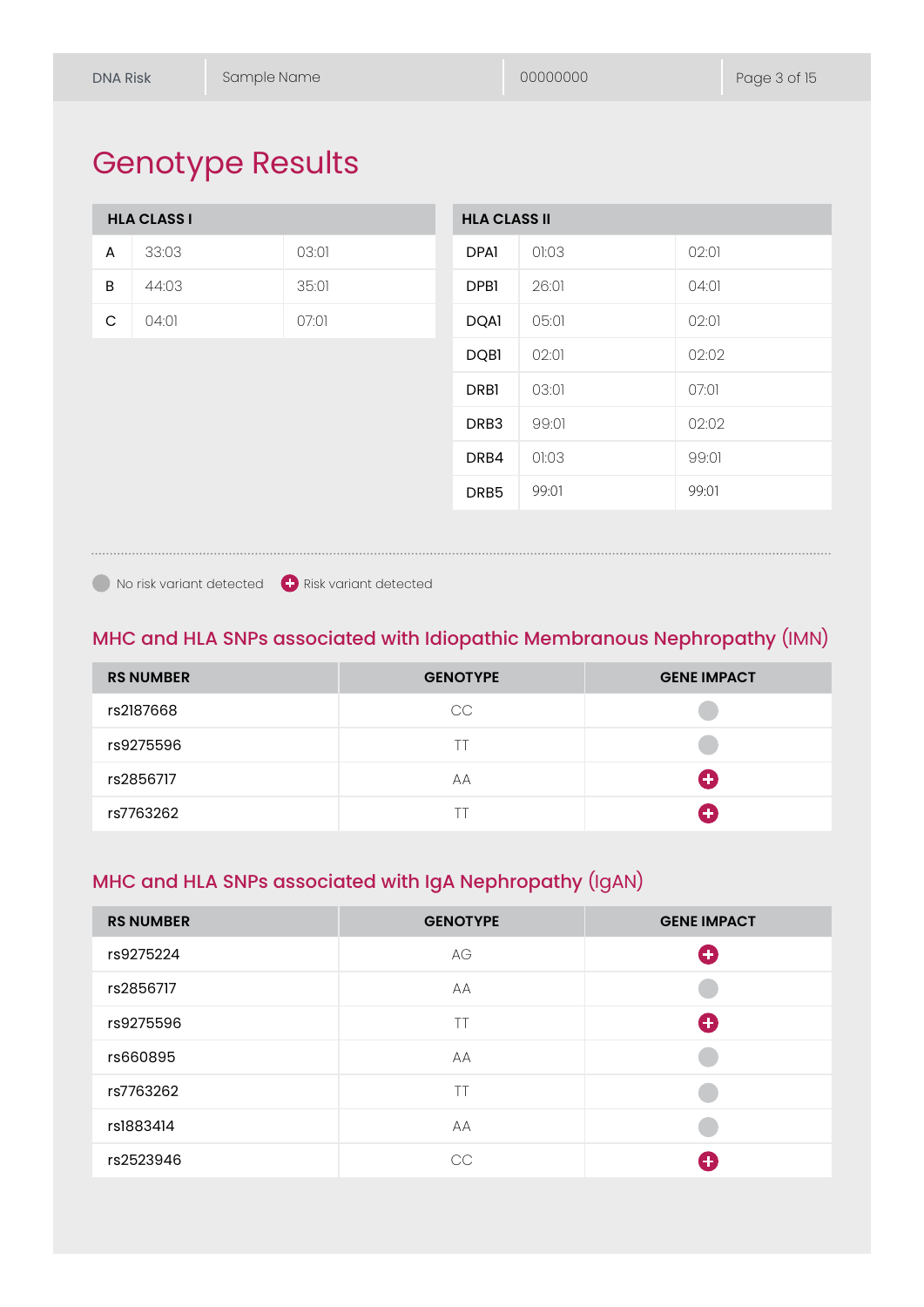## Autoimmune Disorders

# Alopecia Areata (AA)

AA is one of the most prevalent autoimmune diseases. In AA, abnormal immune damage targeted to the hair follicle results in non-scarring hair loss that typically begins as patches, which can increase in size and progress to cover the entire scalp (alopecia totalis, AT), and body (alopecia universalis, AU).



#### **CONTRIBUTING ENVIRONMENTAL EXPOSURES**

Vitamin D deficiency may be a risk factor for the development of AA as it can result in oversecretion of IFN-γ and play a role in the collapse of immune privilege of the anagen hair bulb due to the increased follicular expression of MHC class I and II molecules. Vitamin D exerts its effect via the vitamin D receptors (VDR), which are integral in maintaining hair follicle integrity.



#### **IMPROVING OUTCOMES: DIET & LIFESTYLE**

Attaining and maintaining adequate vitamin D levels is linked with beneficial autoimmune outcomes. Early evidence suggests that treatment with calcipotriol 0.005% ointment (50 ug calcipotriol monohydrate/mL), a synthetic derivative of vitamin D, may yield promising results.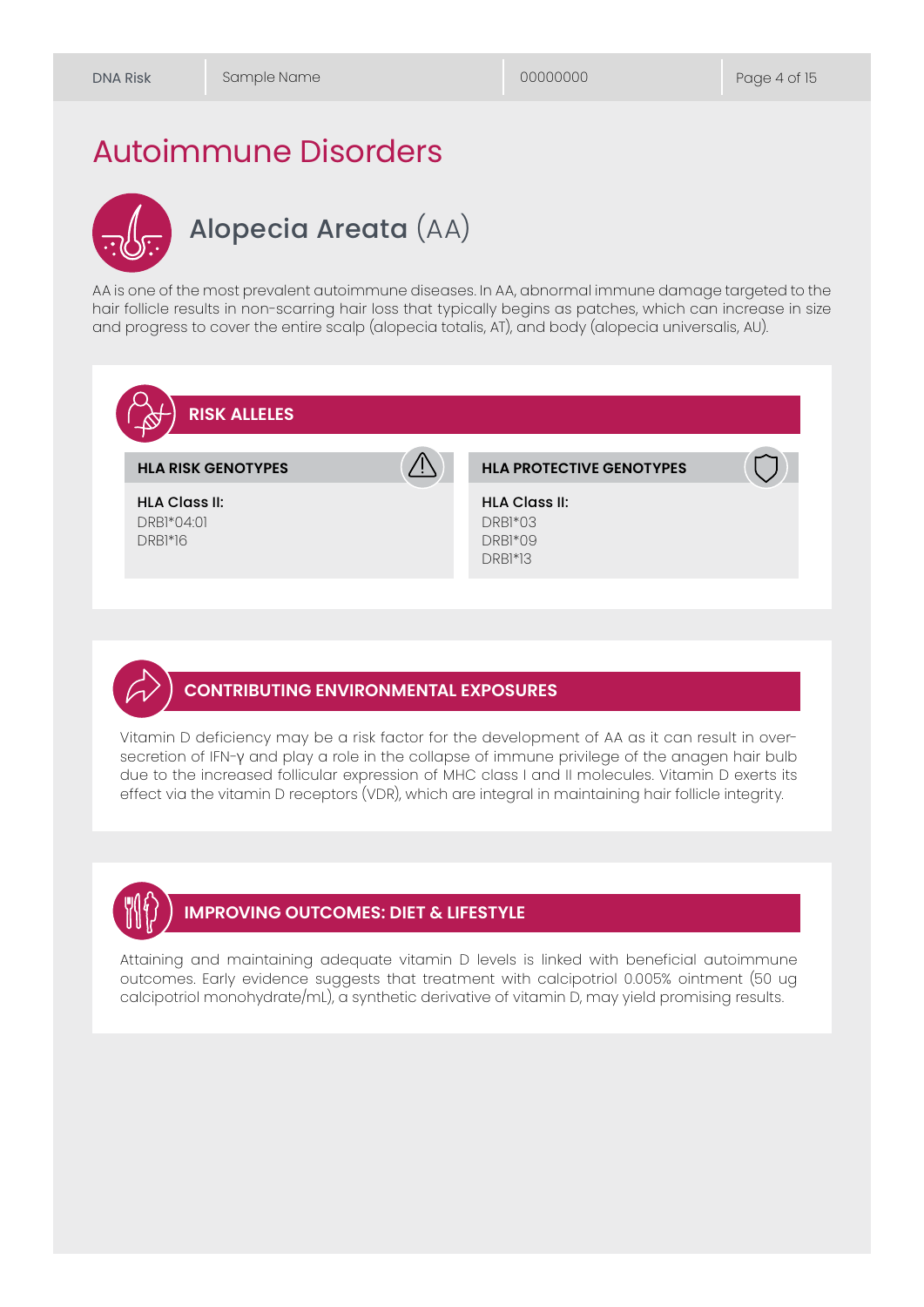# Ankylosing Spondylitis (AS)

AS is an immune-mediated, rheumatic disease characterised by inflammatory spinal pain and gradual immobility. Patients with AS have an increased risk of developing inflammatory bowel disease, acute anterior uveitis, and psoriasis. They are also prone to cardiovascular disease and pulmonary complications.



#### **CONTRIBUTING ENVIRONMENTAL EXPOSURES**

Infection with enteropathic pathogens, such as *Klebsiella pneumoniae* may trigger the development of AS in genetically susceptible individuals.



### **IMPROVING OUTCOMES: DIET & LIFESTYLE**

Attaining and maintaining adequate vitamin D levels, following a low-starch diet, and incorporating regular therapeutic exercise into a healthy management plan has been shown to improve outcomes.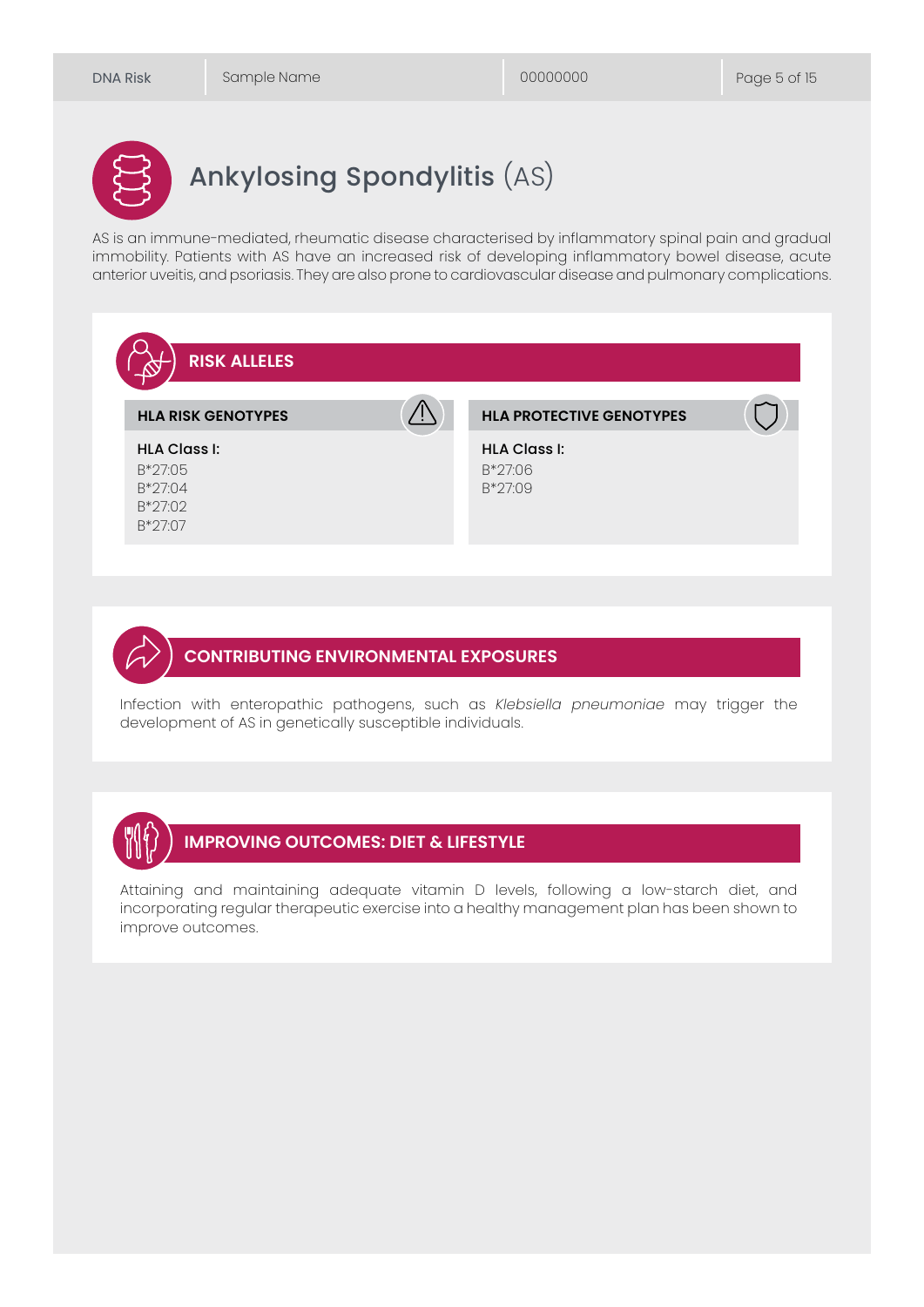

# Coeliac Disease (CD)

CD is one of the more common autoimmune disorders, mainly affecting the small bowel and is triggered by gluten ingestion in genetically susceptible individuals. Clinical manifestation of CD may present as classical (malabsorption, diarrhoea, weight loss) or non-classical, extra-intestinal symptoms (iron-deficiency anaemia, ataxia, dermatitis herpetiformis, dental enamel hypoplasia), while some individuals remain asymptomatic.



DQA1\*05, 05 with DQB1\*02, 02 DQA1\*05 with DQB1\*02 DQA1\*03 with DQB1\*03:02 DQA1\*02 with DQB1\*02 DQA1\*05 with DQB1\*03:01

### **CONTRIBUTING ENVIRONMENTAL EXPOSURES**

CD is triggered, in genetically susceptible individuals, by the ingestion of gliadin, a component of gluten (found in wheat), as well as other prolamins found in barley, and rye. Female sex, a pro-autoimmune genetic background, viral infections, an inappropriate adaptive immune response, and an imbalanced gut microbiome, may also play a role in the pathogenesis to CD.



### **IMPROVING OUTCOMES: DIET & LIFESTYLE**

A gluten free diet (GFD), which entails strict avoidance of all products containing the prolamin proteins from wheat (gliadin), barley and rye, is the only effective treatment for CD. Screen and correct nutritional deficiencies. Following a GFD under the guidance of a registered dietician who is familiar with CD is strongly advised.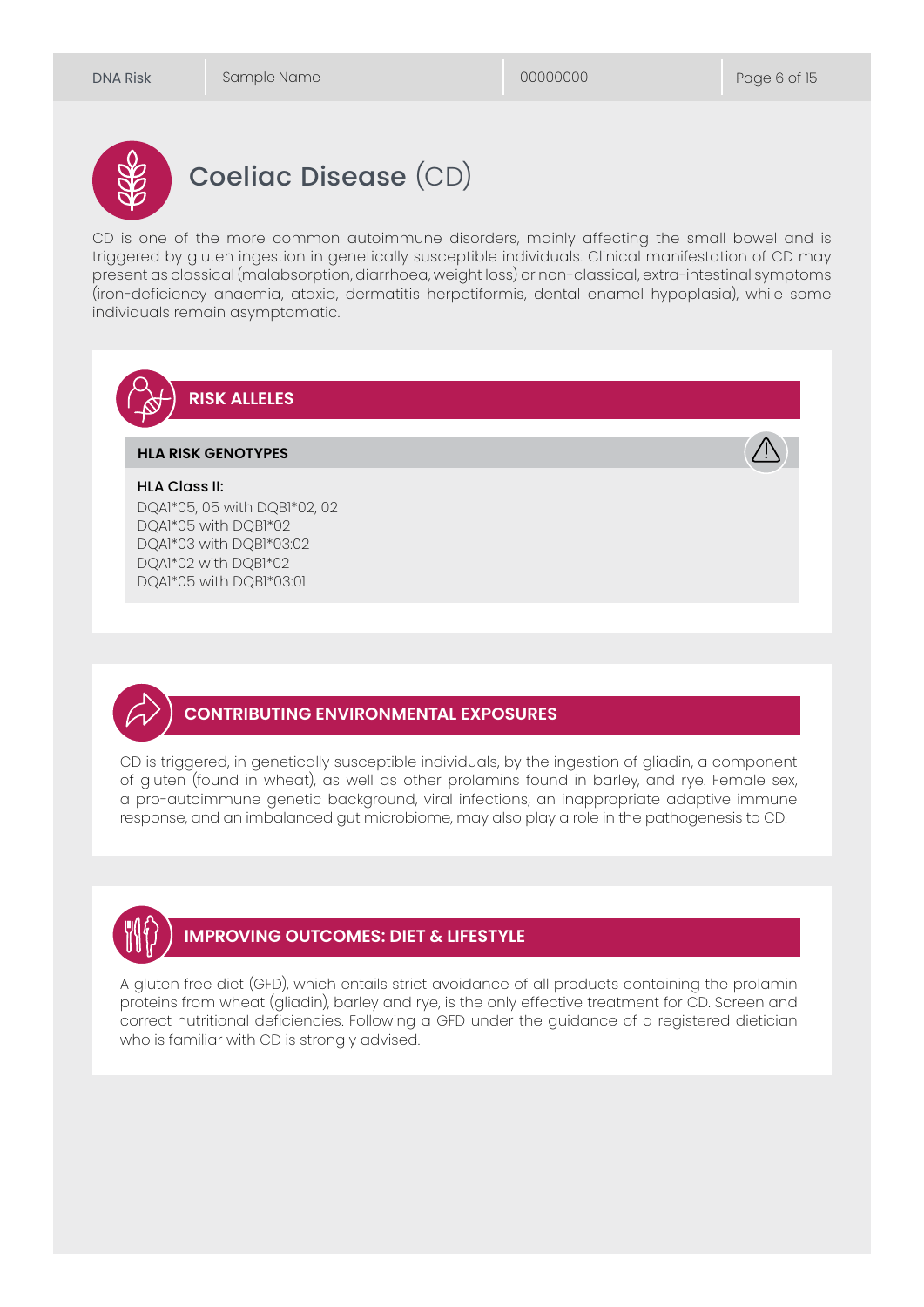

# Graves' Disease (GD)

GD is an autoimmune disorder that affects the thyroid, typically presenting in patients between the ages of 40 and 60 years. It is the most common cause of hyperthyroidism, affecting 1.0 – 1.6% of the general population and results from a failure to maintain immune tolerance to thyroid antigens. GD is also associated with goiter, ophthalmopathy and dermopathy.



Note: In those carrying both the *HLA-DRB1\*07* and the *HLA-DRB1\*03* risk alleles, the protective effect of *HLA-DRB1\*07* appears to cancel out *HLA-DRB1\*03* susceptibility.

#### **CONTRIBUTING ENVIRONMENTAL EXPOSURES**

A key environmental trigger for GD, is infection by Yersinia Enterocolitica (YE) due to the highaffinity binding sites of YE for TSH as well as TSHR antibodies. High exposure to thiocyanate, nicotine and benzopyrene from heavy cigarette smoking is known to affect thyroid function and decrease the levels of TSH. Vitamin D deficiency increases GD risk and recurrence as it results in the hyperactivation of B cells, an increased production of autoantibodies and suppressed regulatory T cell (Treg) function. Iodine deficiency is another risk factor for developing GD as it is required for the production of thyroid hormone.



#### **IMPROVING OUTCOMES: DIET & LIFESTYLE**

GD hyperthyroidism is treated by reducing thyroid hormone synthesis, using anti-thyroid drugs (ATD), reducing the amount of thyroid tissue with radioactive iodine (RAI) treatment or total thyroidectomy.

Attain and maintain adequate iodine and vitamin D levels.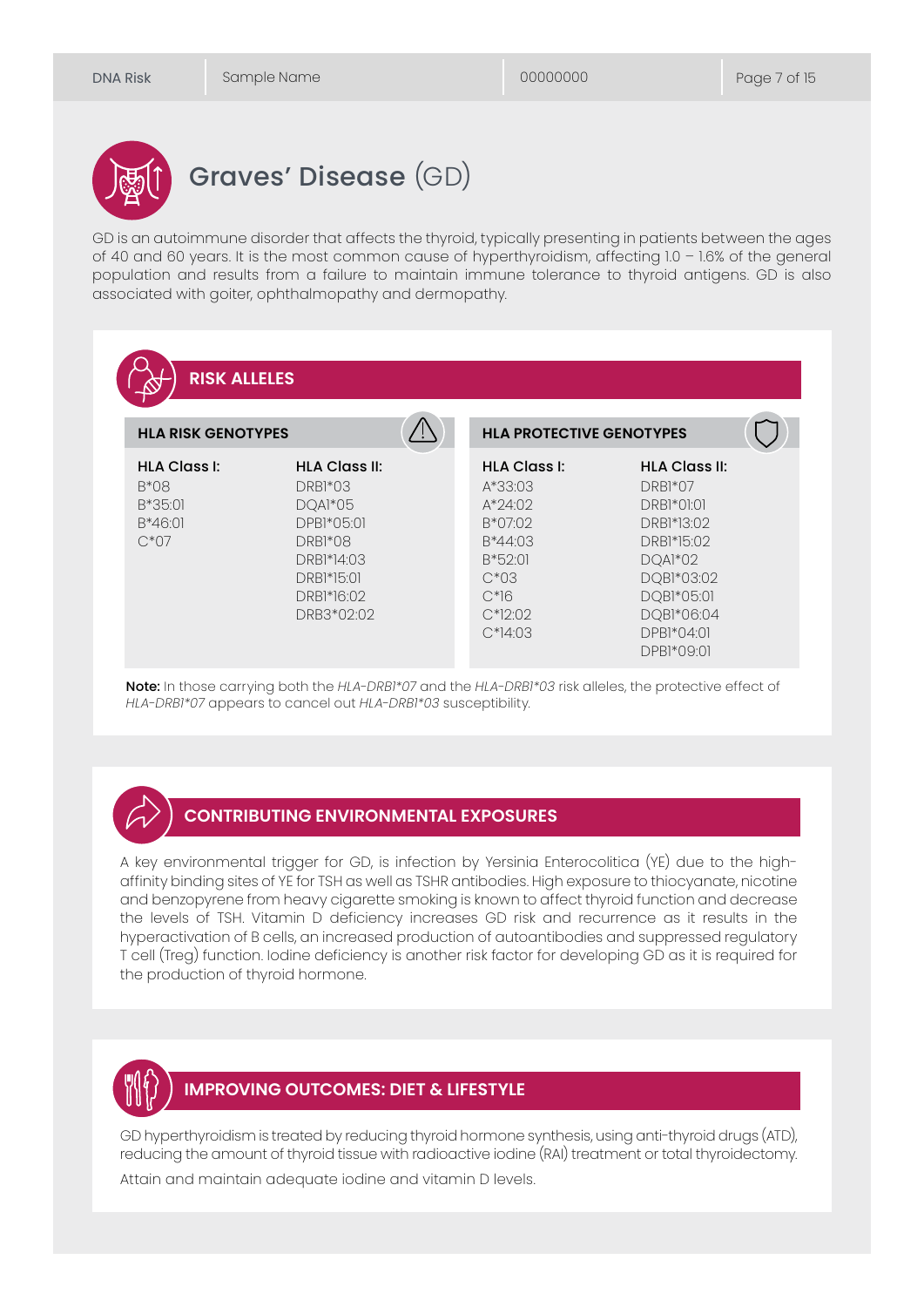

# Hashimoto Thyroiditis (HT)

HT also known as chronic lymphocytic thyroiditis or goitrous autoimmune thyroiditis, is the most common autoimmune thyroid disorder and is characterised by the destruction of thyroid tissue by antibodymediated immune processes. The diagnosis of HT is challenging in that signs, symptoms and laboratory findings may show normal to hyperthyroid values, due to the destruction of thyroid cells being intermittent early on in the disease.

| <b>RISK ALLELES</b><br><b>HLA RISK GENOTYPES</b> |                                                                                                                                                                                               | <b>HLA PROTECTIVE GENOTYPES</b>             |                                                                                                                                                  |
|--------------------------------------------------|-----------------------------------------------------------------------------------------------------------------------------------------------------------------------------------------------|---------------------------------------------|--------------------------------------------------------------------------------------------------------------------------------------------------|
| <b>HLA Class I:</b><br>$A^*$<br>$A*02:07$        | <b>HLA Class II:</b><br>DRB1*03<br>DRB1*04<br>DRB1*04:03<br>DRB1*08<br>DRB4*01:01<br>DQA1*03<br>DQA1*03:011<br>DQA1*03:012<br>DQA1*04:01<br>DQB1*03:01<br>DQB1*03:04<br>DQB1*03:03<br>DQB1*04 | <b>HLA Class I:</b><br>B*44:03<br>$C*14:03$ | <b>HLA Class II:</b><br>DRB1*07<br><b>DRB1*13</b><br>DRB1*13:02<br>DQA1*02:01<br>DQA1*01:02<br>DQA1*01:03<br>DQB1*06<br>DQB1*06:04<br>DPB1*04:01 |

#### **CONTRIBUTING ENVIRONMENTAL EXPOSURES**

Excess dietary iodine intake, deficiency of vitamin D and selenium, and intestinal bacterial dysbiosis can cause insults to the thyrocytes, resulting in the exposure of new or cryptic epitopes on thyroglobulin (TG) and thyroid peroxidase (TPO) molecules, which then go on to serve as autoantigens.



#### **IMPROVING OUTCOMES: DIET & LIFESTYLE**

Medical management with thyroid hormone replacement is the fundamental treatment in HT, with levothyroxine (L-T4) treatment the established first choice as a standard of care. Nutrition can support the medical treatment of HT. Ensure adequate good-quality protein intake, attain and maintain optimal nutritional status of zinc, magnesium, selenium and vitamin D. Increase intake of mono- and omega 3 poly- unsaturated fat sources. It may be prudent to consider avoidance of lactose and gluten-containing foods.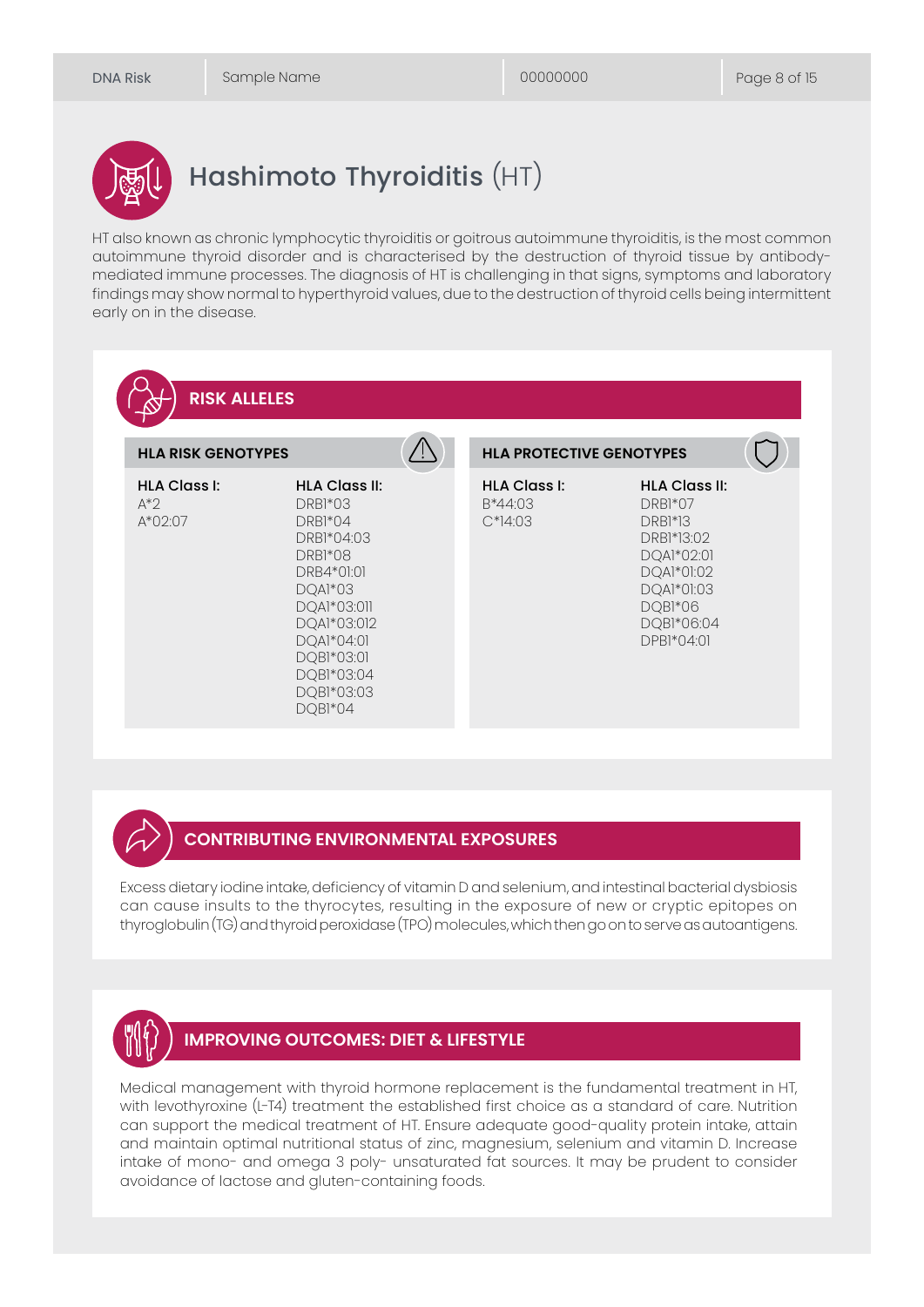

# IgA Nephropathy (IgAN)

IgAN is the most prevalent primary chronic glomerular disease world-wide. The diagnosis is made by kidney biopsy, which shows predominant deposition of IgA-containing immune complexes in the glomerular mesangium, leading to glomerulonephritis, glomerular sclerosis and progressive loss of kidney function.





Helminth invasion and mucosal infections from bacteria such as *Staphylococcus aureus (S. aureus)* are a trigger for IgAN in genetically susceptible individuals, where increased synthesis of poorly O-galactosylated IgA1 (Gd-IgA1) in circulation leads to production of autoantibodies against Gd-IgA1, and the formation of immune complexes containing pathogenic O-galactosylated IgA1, resulting in mesangial deposition of these immune complexes activating mesangial cells and subsequently impairing glomeruli.



### **IMPROVING OUTCOMES: DIET & LIFESTYLE**

Lifestyle modifications include dietary sodium restriction due to associated sodium-sensitive hypertension, and regular (3 times per week), moderate intensity, physical exercise, which is associated with a decreased risk of end stage renal function. Weight management is imperative to avoid accelerated progression and outcomes of IgAN related to being overweight.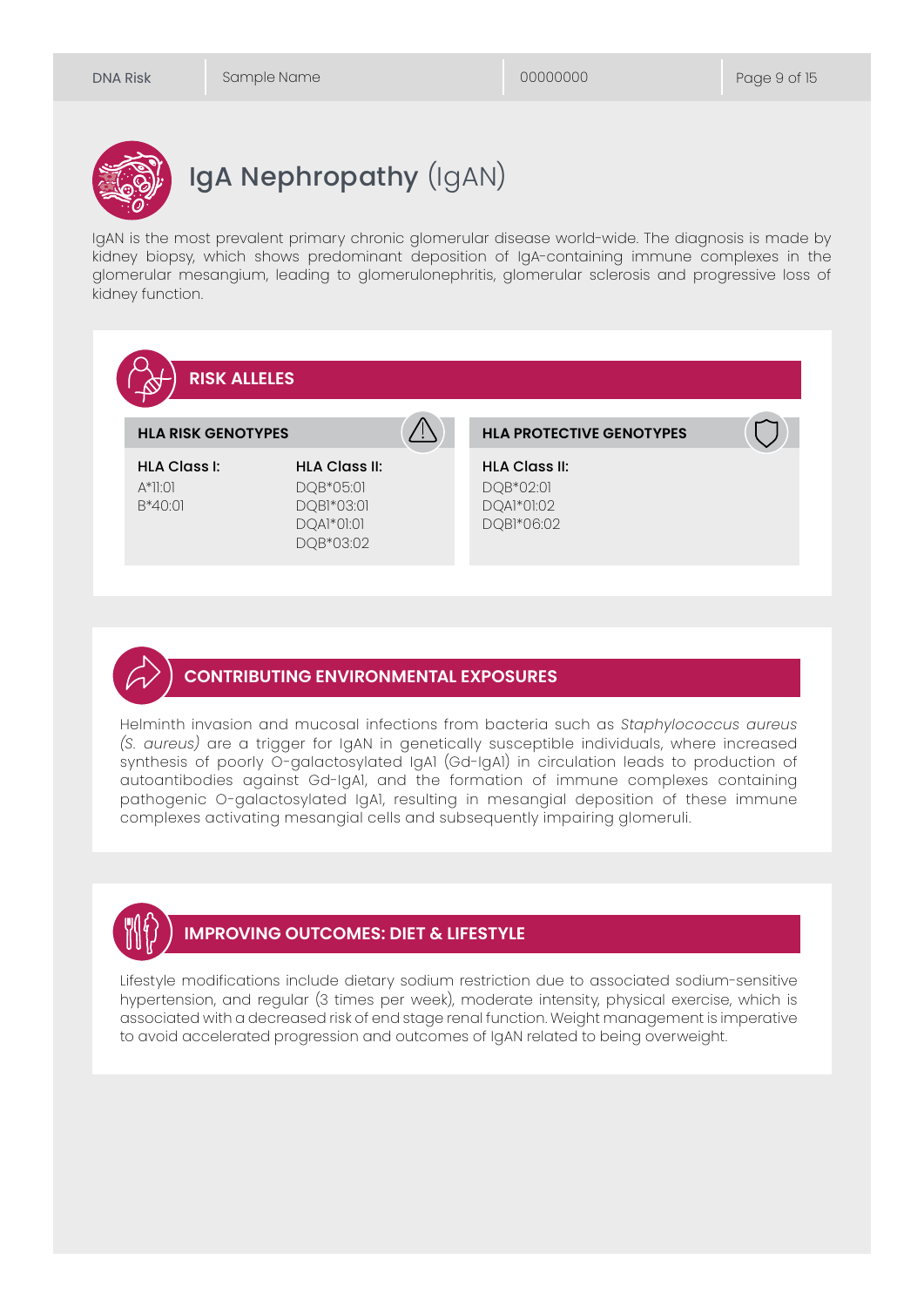

# Idiopathic Membranous Nephropathy (IMN)

IMN is the most common cause of nephrotic syndrome in adults and is now recognised as an organ– specific autoimmune disease. It is characterised by immune complex depositions on the extra-capillary side of glomerular basement membrane.



#### **CONTRIBUTING ENVIRONMENTAL EXPOSURES**

Bacterial infections, such as those of the Clostridium species, and a high level of exposure to reactive oxygen species (ROS) produced by polycyclic aromatic hydrocarbons and transition metals, facilitate production of PLA2R1 (M-type phospholipase A2 receptor) antibodies, leading to an altered immune response in genetically susceptible individuals, and thus may be a trigger for IMN.



#### **IMPROVING OUTCOMES: DIET & LIFESTYLE**

In terms of lifestyle modifications, it is advised that patients decrease their sodium intake to 3g per day, and restrict dietary protein intake to 0.8g/kg body weight/day, which has been shown to slow the progression of renal disease.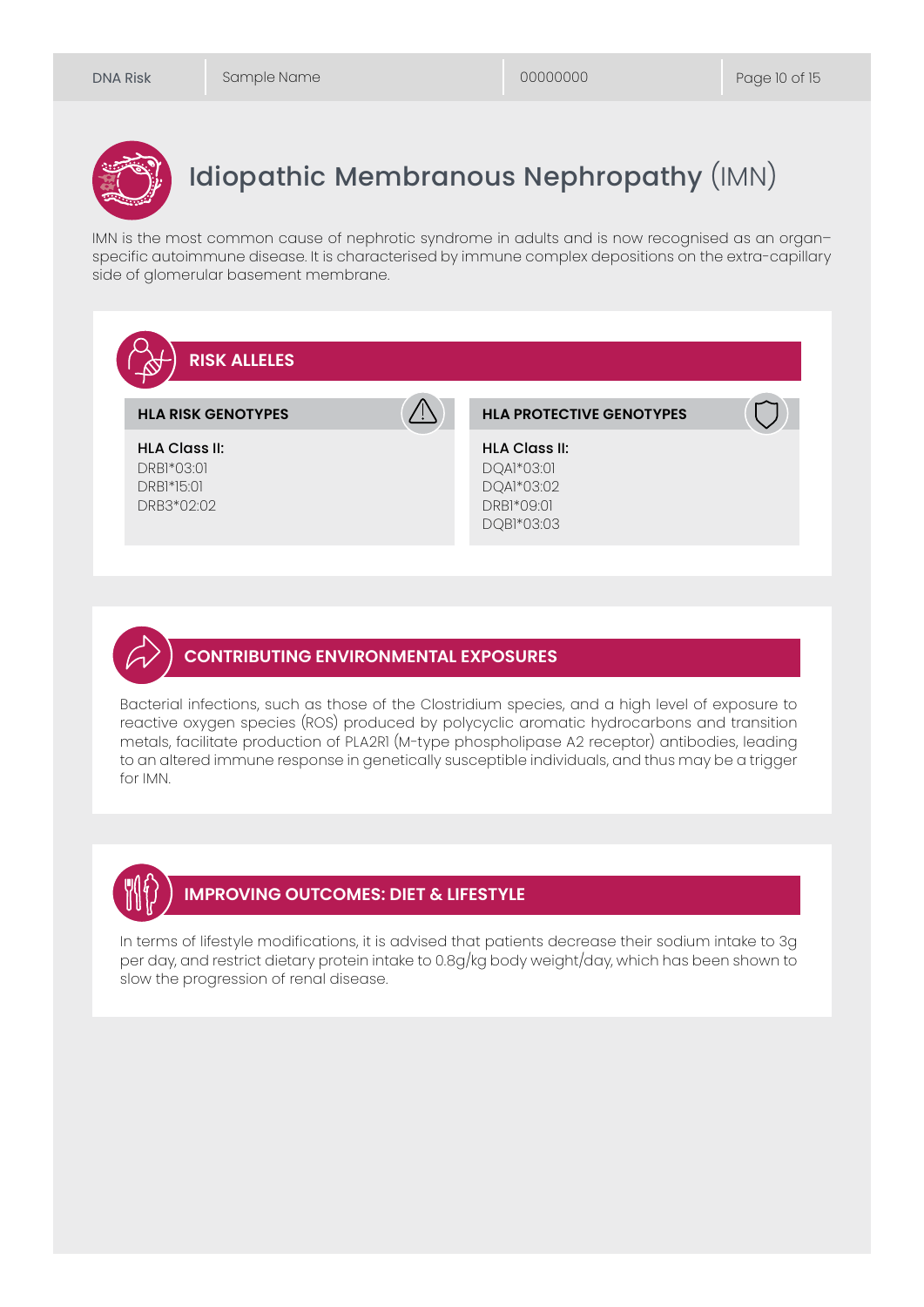

## Lyme Borreliosis

Lyme borreliosis, which is caused by the bacterial agent, *Borrelia burgdorferi*, transmitted to the host by a bite from the *Ixodes* tick, is regarded as a multi-system, inflammatory disease that affects the skin, nervous system, cardiovascular system, muscles and joints. While most patients present at an early stage of infection and can be treated with antibiotics, a subset of patients will go untreated and develop Lyme arthritis months after being infected. Lyme arthritis can be successfully treated with antibiotic therapy, however in some cases, persistent and excessive joint inflammation continues for several months to years after antibiotic therapy and this is termed antibiotic-refractory Lyme arthritis. The refractory outcome is likely an interplay between the pathogen, host genetic and immunologic factors.



#### **CONTRIBUTING ENVIRONMENTAL EXPOSURES**

*Borrelia burgdorferi*, transmitted to the host by a bite from the *Ixodes* tick, is the cause of Lyme borreliosis. With regards to antibiotic-refractory Lyme arthritis, retained *B. burgdorferi* antigens may play a role in inflammation. In addition, immune reactivity with multiple autoantigens, as well as excessive inflammation and immune dysregulation are probably required. Hypercholesterolemic patients, where cholesterol is more accessible for *Borrelia* to acquire it, may experience more severe, prolonged symptoms.



#### **IMPROVING OUTCOMES: DIET & LIFESTYLE**

Besides the use of antimicrobial agents as first line therapy for Lyme disease, and the extended courses of antibiotics recommended at multiple dosages and varying durations for refractory Lyme arthritis, symptomatic treatment with nonsteroidal anti-inflammatory agents or corticosteroids is common practice.

The cholesterol status of patients who present with *Ixodes* tick bite should be noted for disease outcome and management purposes. Dietary modification to manage cholesterol levels is advised.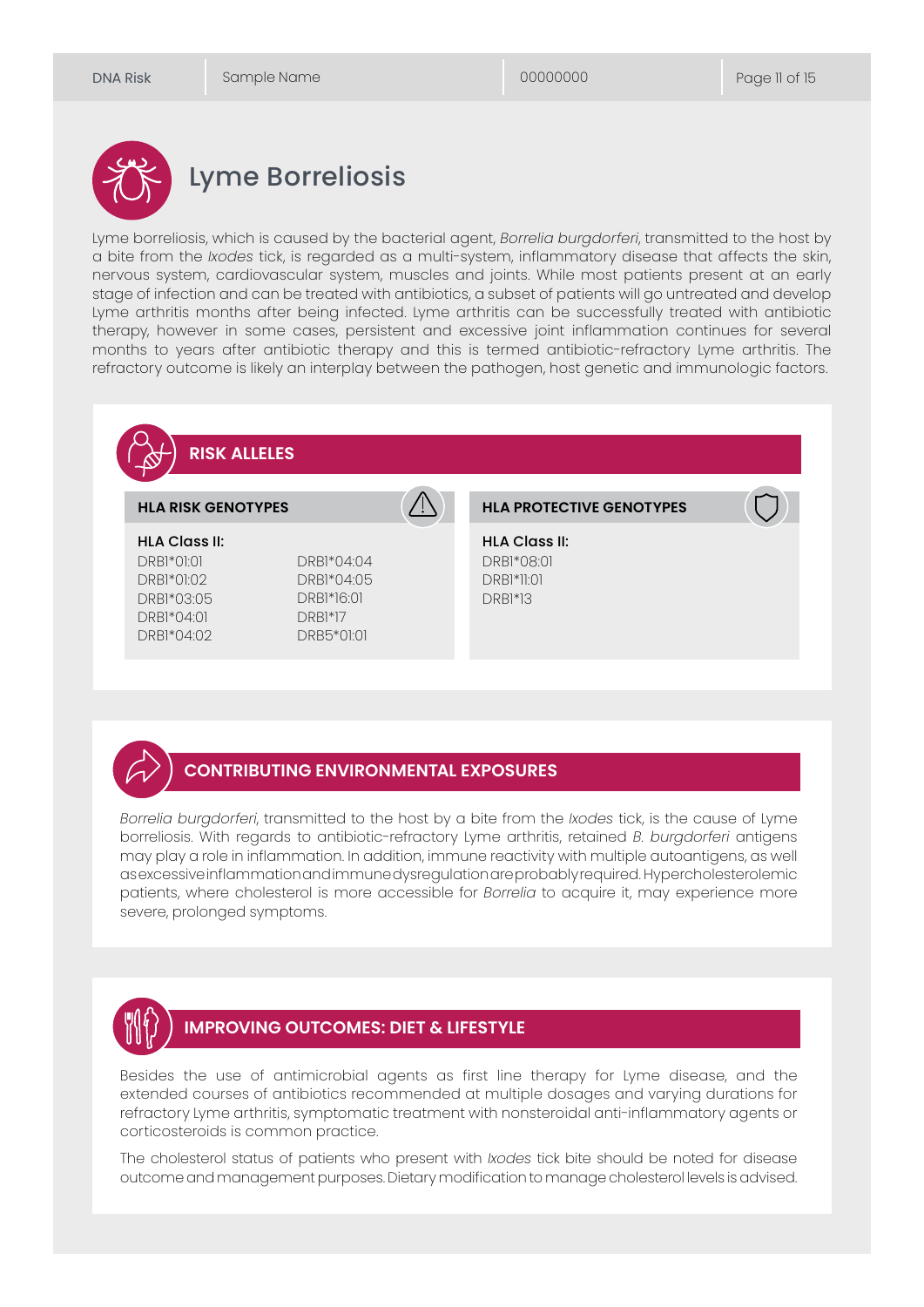

# Multiple Sclerosis (MS)

Multiple sclerosis (MS) is a T-cell–mediated, chronic autoimmune disease of the central nervous system (CNS), which is characterised by inflammation, demyelination, and neurodegeneration. The course of MS is highly varied and unpredictable, where the disease is characterised initially by episodes of reversible neurological deficits, followed by progressive neurological deterioration over time.



#### **CONTRIBUTING ENVIRONMENTAL EXPOSURES**

Exposure to viral agents such as *Epstein Barr virus (EBV)*, and nitric oxide, through active or passive smoking, have been associated with the onset of MS in genetically susceptible individuals. The foreign agents may have a nuclear antigen that is structurally homologous with myelin sheet components. Thus, when immune cells are activated by these pathogens, myelin sheath lesions will form. Vitamin D deficiency, via modulation of inflammation and immune response is a contributing factor, as is deficiency in folate or vitamin B12 that may result in raised homocysteine (hcy) levels, which plays a role in myelin sheath degeneration.



### **IMPROVING OUTCOMES: DIET & LIFESTYLE**

Regular exercise training is associated with a small improvement in walking mobility in MS sufferers. Preliminary evidence suggests that green tea catechins such as (2)epigal-locatechin-3-gallate (EGCG) may improve symptoms of fatigue, common in MS, while vitamin D supplementation was shown to reduce gadolinium-enhancing lesions. Daily intake of a multi-nutrient formula containing a balanced mixture of specific omega-3 and omega-6 poly-, and mono-unsaturated fatty acids (PUFAs and MUFAs), and saturated fatty acids (SFAs), vitamin A, vitamin E and γ-tocopherol can significantly reduce the annualised relapse rate and the risk of sustained disability progression.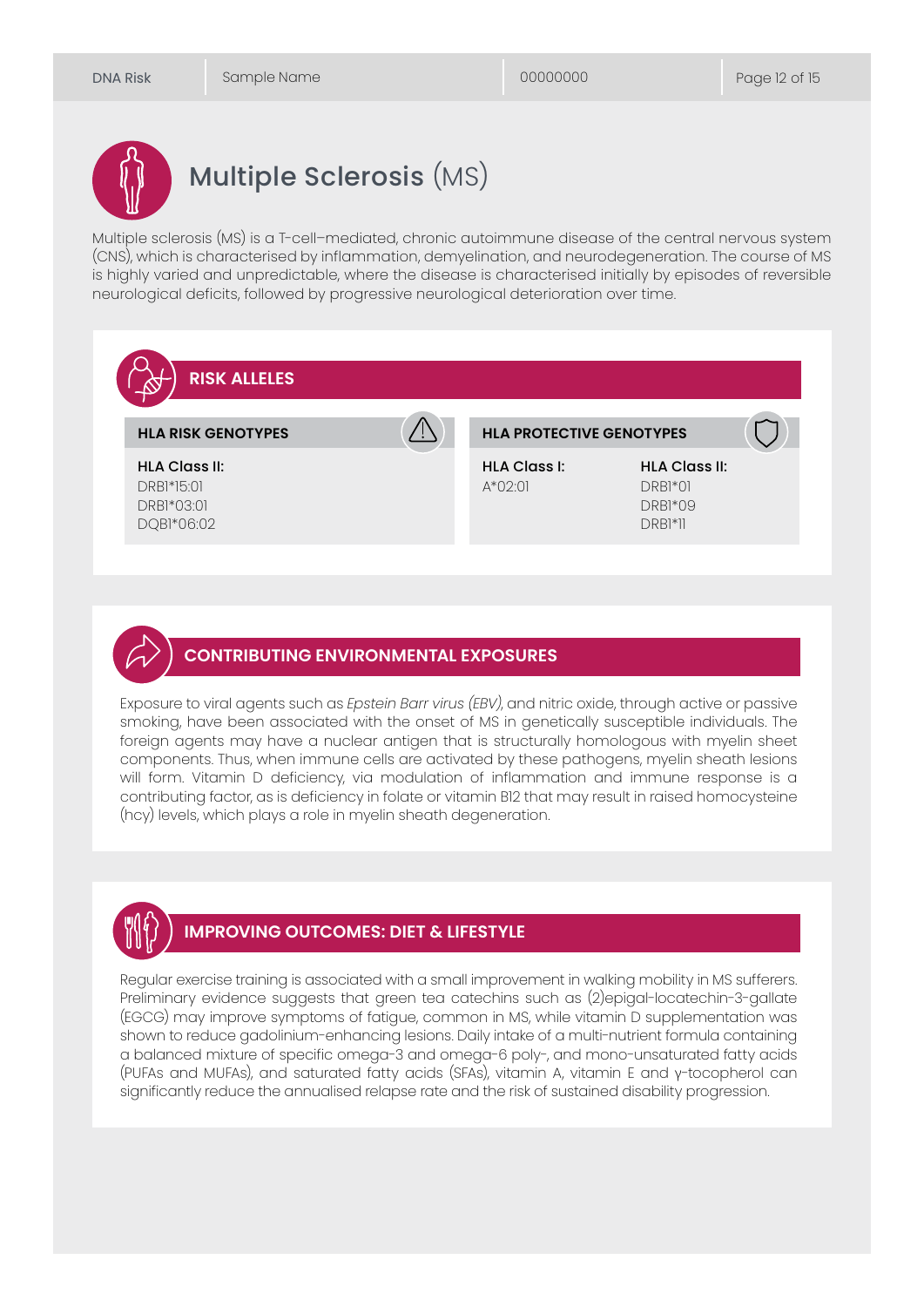# Rheumatoid Arthritis (RA)

RA is a common, chronic inflammatory, autoimmune disease that is characterised by synovitis and the localized destruction of cartilage and bone. Affected individuals gradually develop articular damage and functional disability.



#### **CONTRIBUTING ENVIRONMENTAL EXPOSURES**

There is a strong association between smoking and RA risk in genetically susceptible individuals, where smoking enhances SE-dependent immune reaction to citrullinated proteins, enhancing anti-cyclic citrullinated peptide formation. Excess weight and obesity may contribute to RA predisposition via increased inflammation and raised oestrogen levels. Infections from *Porphyromonas gingivalis (P. gingivalis)*, *Proteus mirabilis (P. mirabilis)*, and *Epstein–Barr virus (EBV)* have been found to contribute to the pathogenesis of RA. A diet that drives inflammation and disturbes intestinal microbial homeostasis has also been considered a risk factor for RA.



#### **IMPROVING OUTCOMES: DIET & LIFESTYLE**

Smoking cessation could reduce seropositive RA risk, but it will not fully negate the risk. Exercise therapy (>20 minutes/day, >1 hour/week) can modulate the Th1/Th2 and natural killer cells levels and produce hormones including epinephrine and norepinephrine, lowering systemic inflammation. Improving gut microbiota, following a fibre-rich, Mediterranean style diet is related to improved patient outcomes.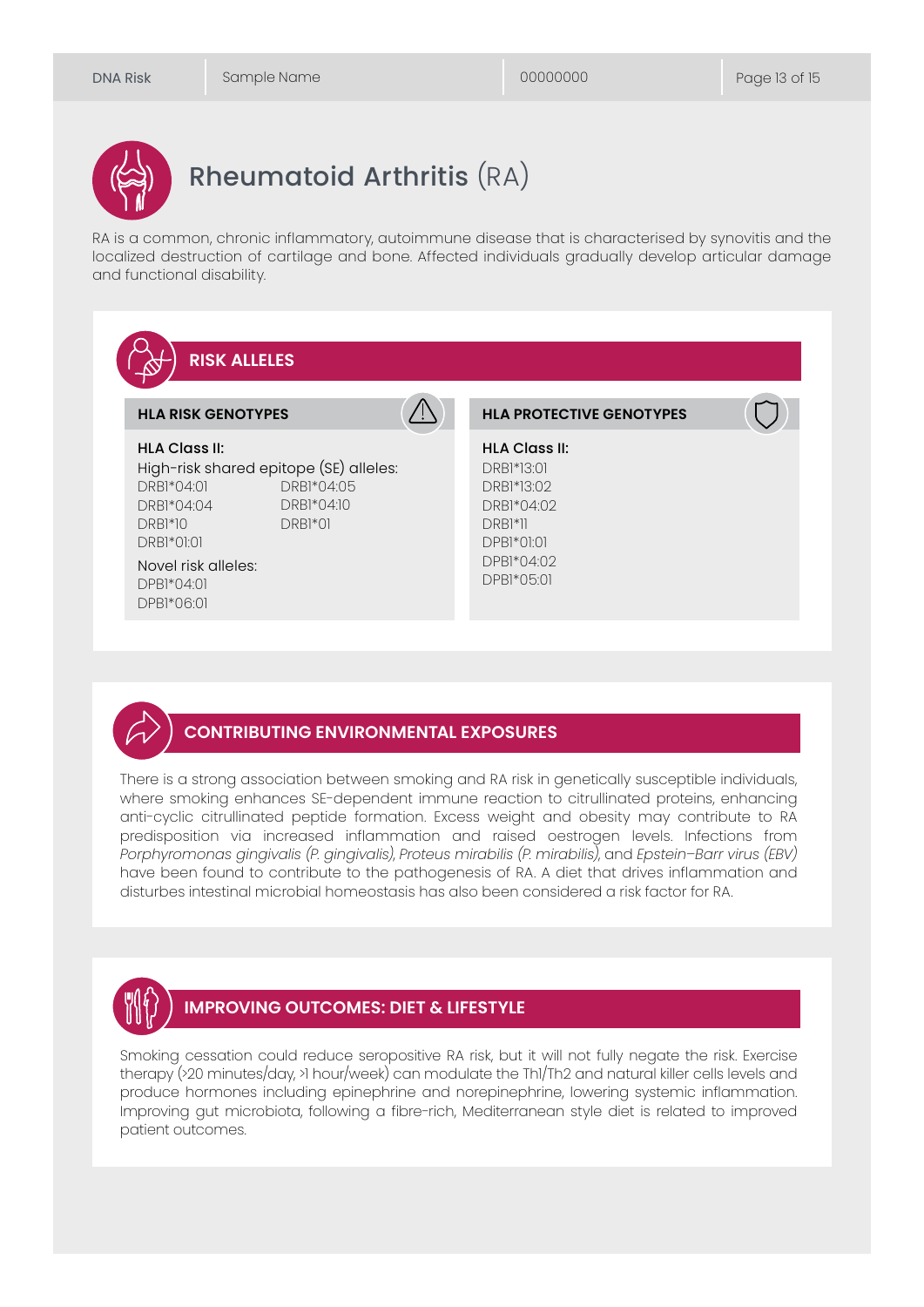

# Systemic Lupus Erythematosus (SLE)

SLE is a multi-system, chronic, autoimmune inflammatory disorder, affecting women of child-bearing age, with a female to male ratio of 9:1. SLE presents with diverse clinical manifestations ranging from autoimmune haemolytic anaemia, leukopenia, and thrombocytopenia to nephritis, arthritis, dermatitis and neuropsychiatric involvement.



Note: The protective effects of *HLA-DRB1\*13:02* and *HLA-DRB1\*14:03* are dominant over the predisposing risk effects of *HLA-DRB1\*15:01* 

#### **CONTRIBUTING ENVIRONMENTAL EXPOSURES**

Environmental factors that have been suggested to be associated with the development of SLE in genetically susceptible individuals include exposure to silica, current smoking, vitamin D deficiency and *Epstein Barr Virus (EBV)* infection.



#### **IMPROVING OUTCOMES: DIET & LIFESTYLE**

Attaining and maintaining optimal vitamin D levels may be effective in decreasing disease activity and improving fatigue. A traditional Mediterranean diet, relatively low in protein, hiah in fibre, polyunsaturated fatty acids, vitamins (A, B, C, D, and E), minerals (calcium, zinc, selenium, iron and copper) and polyphenols has sufficient potential to regulate the activity of the overall disease by modulating the inflammation and immune functions of SLE.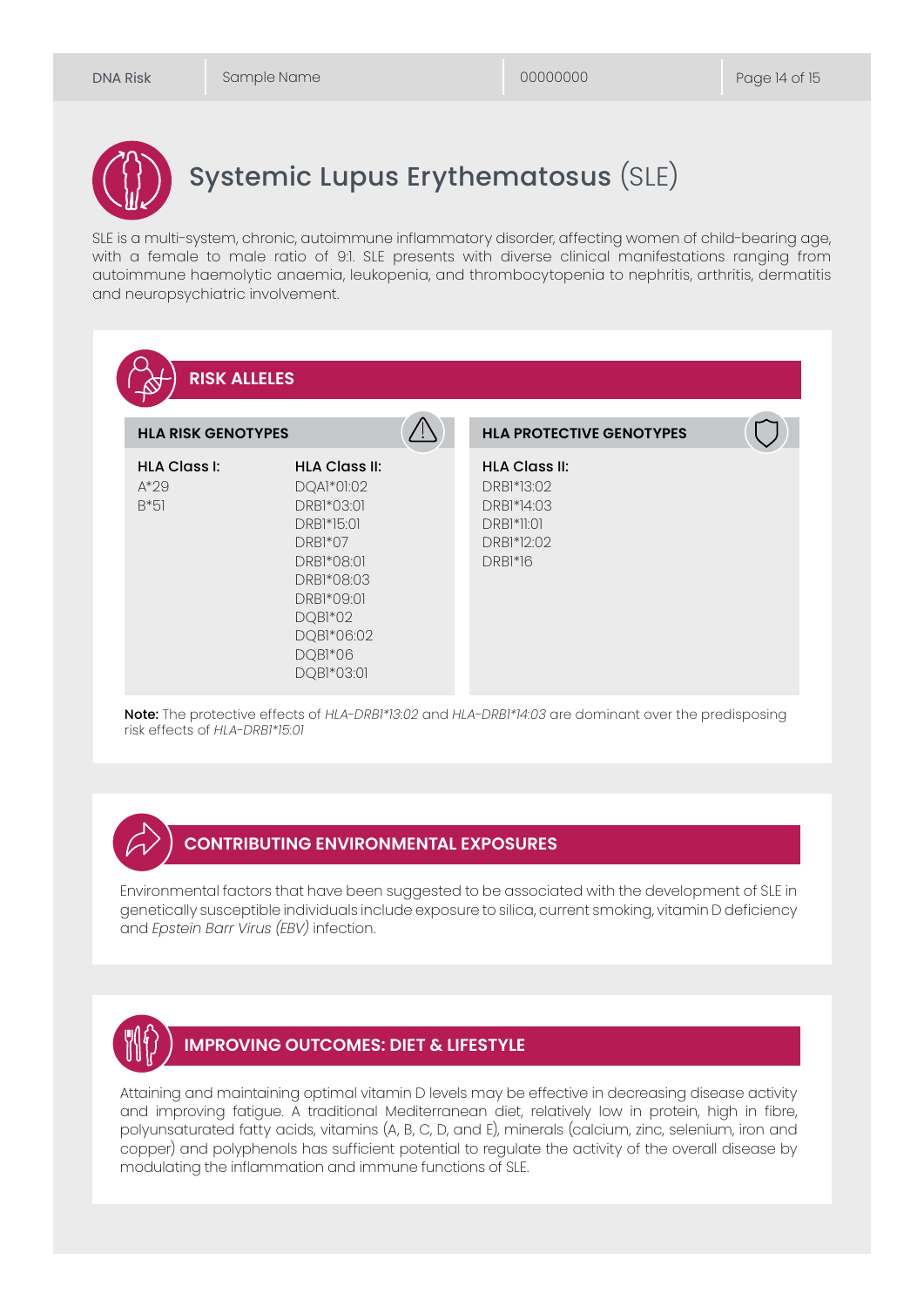

# Vitiligo

Vitiligo, being autoimmune in nature, is a common depigmenting skin condition, characterised by a loss of melanocytes, which results in the appearance of milky white patches on the skin. Vitiligo frequently occurs with other autoimmune diseases, such as RA, adult-onset type 1 diabetes mellitus, psoriasis, Addison's disease and SLE.

| <b>HLA RISK GENOTYPES</b>                                                           |                                    | <b>HLA PROTECTIVE GENOTYPES</b>                                    |  |
|-------------------------------------------------------------------------------------|------------------------------------|--------------------------------------------------------------------|--|
| <b>HLA Class I:</b><br>$A*02$<br>$A*33$<br>$A*33:01$<br>$B^*3$<br>$B*27$<br>B*44:03 | <b>HLA Class II:</b><br>DRB1*07:01 | <b>HLA Class I:</b><br>$A^*$ 09<br>$B^*$ $B^*$<br>$B*35$<br>$B*52$ |  |

#### **CONTRIBUTING ENVIRONMENTAL EXPOSURES**

Exposure to phenols or some form of skin trauma has the ability to disrupt melanogenesis resulting in autoimmunity and melanocyte destruction.

Chemical-induced depigmentation of the skin, through occupational hazards and household commercial skin-care products, has been recognised for over half a decade.



### **IMPROVING OUTCOMES: DIET & LIFESTYLE**

Certain foods high in polyphenols such as mango, cashew, pistaschio, oak, cassava, areca nut, red chillies, cherry, raspberry, cranberry, blackberry and tea, have the ability to exacerbate and aggravate vitiligo, and should be reduced or avoided.

Attaining and maintaining optimal vitamin D levels has been shown to improve pigmentation.